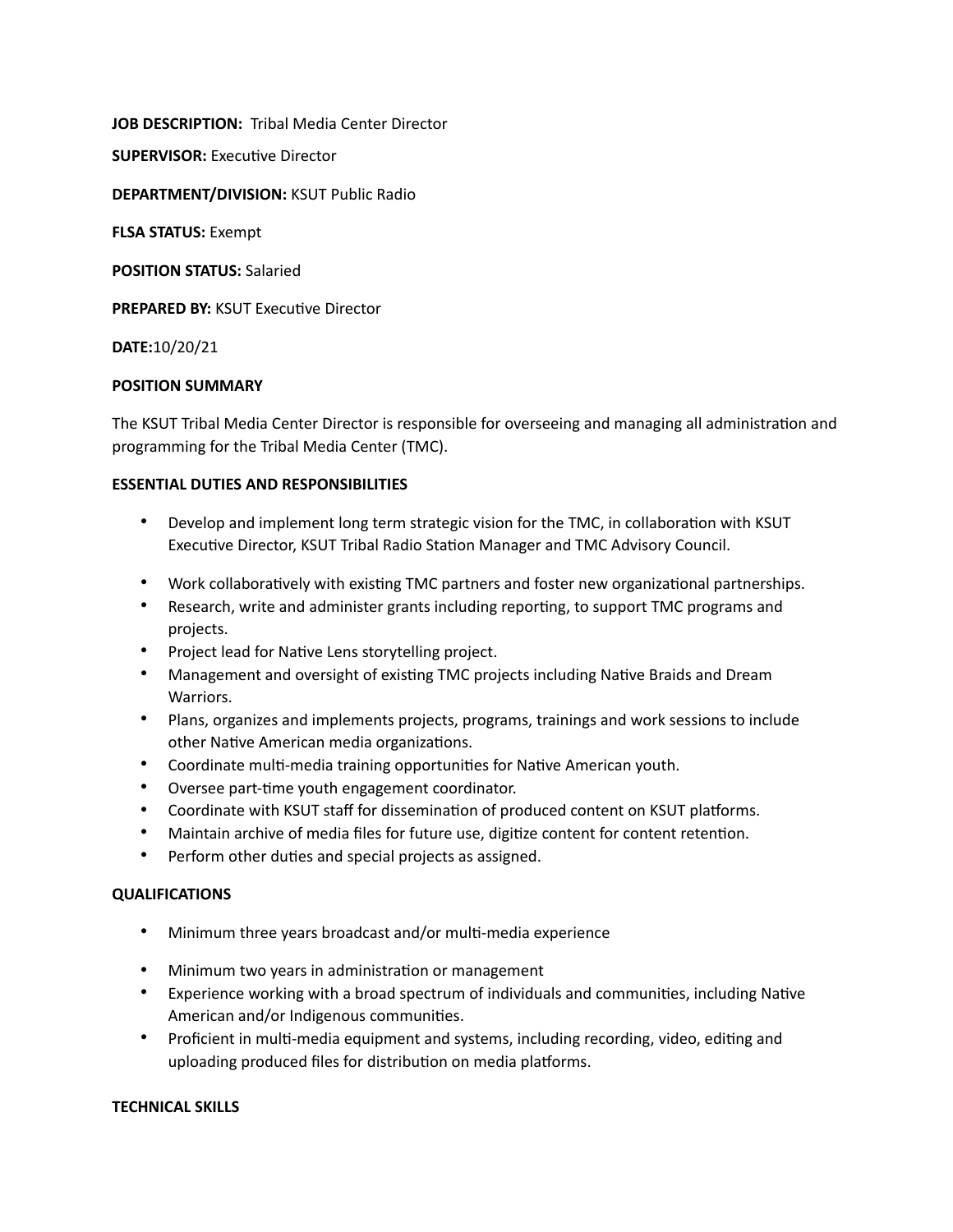Hands on experience with radio station control boards and equipment and a strong knowledge of computers and social media.

## **REASONING ABILITY**

Must be able to work independently with minimal supervision and manage multiple tasks and projects in order to meet the demands of the department. Needs to exhibit confidence in judgment and decision making. Must have the ability to establish and maintain effective working relationships with the public, coworkers, managers and Tribal staff and officials. Must be able to maintain strict confidentiality when necessary, including the ability to recognize situations in which confidentiality is required. Must have the ability to interpret and communicate policies, codes and regulations.

## **PHYSICAL REQUIREMENTS**

Work will require use of computers, radio station consoles and technical equipment with periods of standing, sitting, kneeling, walking and bending. Dress and hygiene should be appropriate to a work setting.

#### **WORK ENVIRONMENT**

Work performed is in an office and studio environment with extensive time sitting or standing at a desk. Some off-site work is required to help with special events representing the station. The noise level in the work environment is moderate. No heavy lifting required.

### **COMPENSATION**

This is an exempt, salaried position and includes a benefits package. Wages will be negotiated depending on experience. Hours will be 40 per week, although some weeks may require more than 40 hours depending on events.

## **KSUT Public Radio**

KSUT was founded in 1975 by the Southern Ute Indian Tribe as a means of communication with tribal members. KSUT is now an independent non-profit organization and has two distinct FM signals: Four Corners Public Radio and Tribal Radio. Based in Ignacio, Colorado KSUT Tribal Radio serves the Southern Ute, Ute Mountain Ute, Jicarilla Apache and portions of the Navajo Nation with its terrestrial signals, and streams its signal at [www.tribalradio.org](http://www.tribalradio.org) KSUT Four Corners Public Radio serves five counties in Southwest Colorado and Northwest New Mexico including Durango, Bayfield, Silverton, Pagosa Springs, Farmington, Aztec, Mancos, Cortez and unincorporated areas in between. In October 2020, KSUT began broadcasting from the Eddie Box Jr. Media Center, a state-of-the-art 5,000 sq. foot facility in Ignacio, Colorado.

## **Tribal Media Center**

The development of a Tribal Media Center, a key component of KSUT's comprehensive plan, builds on our last 45 years as an invaluable service to Native Americans in our region. The KSUT Tribal Media Center, in partnership with other Native-focused organizations, will offer multi-media training and production opportunities resulting in unique and compelling storytelling content.